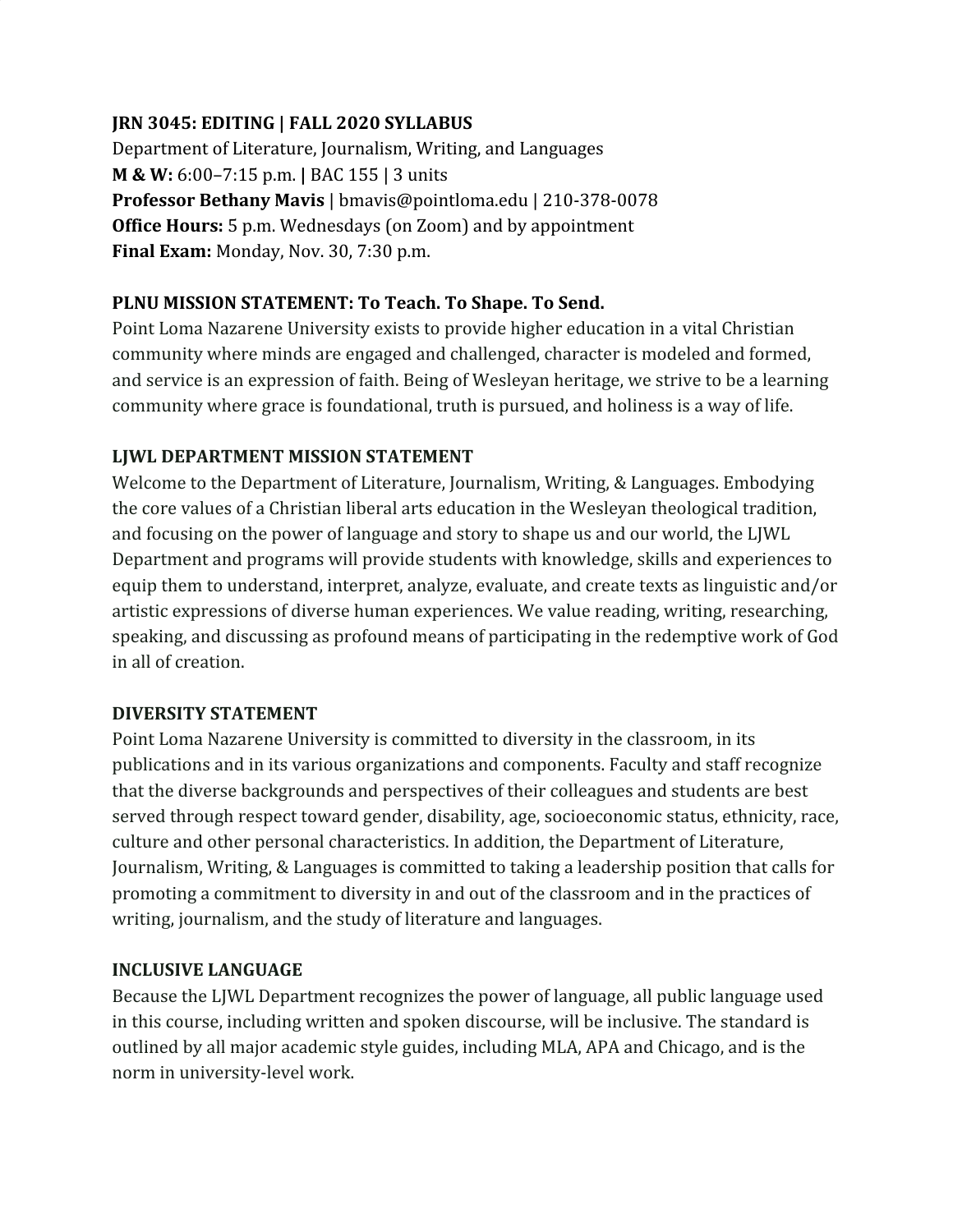### **COURSE DESCRIPTION AND GOAL**

*Designed to develop the student's ability to improve and clarify all forms of written expression. Genres include newspapers, magazines, books, Internet, as well as other forms of storytelling.*

This class is designed to teach the fundamentals of editing for a variety of print and digital media, from newspaper articles to infographics to social media posts. It intends to teach best practices for editing any type of material with the intention of equipping you to be a successful editor regardless of your area of expertise. It will focus on practical applications intended to prepare you for your future careers in journalism or writing. To accomplish this goal, we will learn by doing.

# **COURSE LEARNING OUTCOMES**

After completing this course, you will be able to do the following:

- Apply the fundamental principles of being an effective editor
- Demonstrate mastery in grammar, spelling, style and writing
- Improve the quality of your own and others' writing
- Recognize errors in a variety of written material types
- Exercise your role as an editor by utilizing tools common in the industry

# **COURSE CREDIT HOUR INFORMATION**

In the interest of providing sufficient time to accomplish the stated Course Learning Outcomes, this class meets the PLNU credit hour policy for a three-unit class delivered over 15 weeks. It is anticipated that students will spend a minimum of 37.5 participation hours per credit hour on their coursework. For this course, students will spend an estimated 112.5 total hours meeting the course learning outcomes. The weekly time estimations are provided in the Canvas modules.

# **CORE VALUES**

Respect, kindness and openness are essential to making our time together effective. We will value all opinions, points of view, writing styles and genres. We will treat all with kindness, and craft our comments or critiques carefully with thoughtful consideration. We will be open to feedback. We will not be defensive or closed off. We will be motivated to grow and improve, and we will support each other in our common goal. This will be a public discourse and safe environment.

# **REQUIRED TEXTBOOKS AND SOFTWARE**

Students will need two textbooks: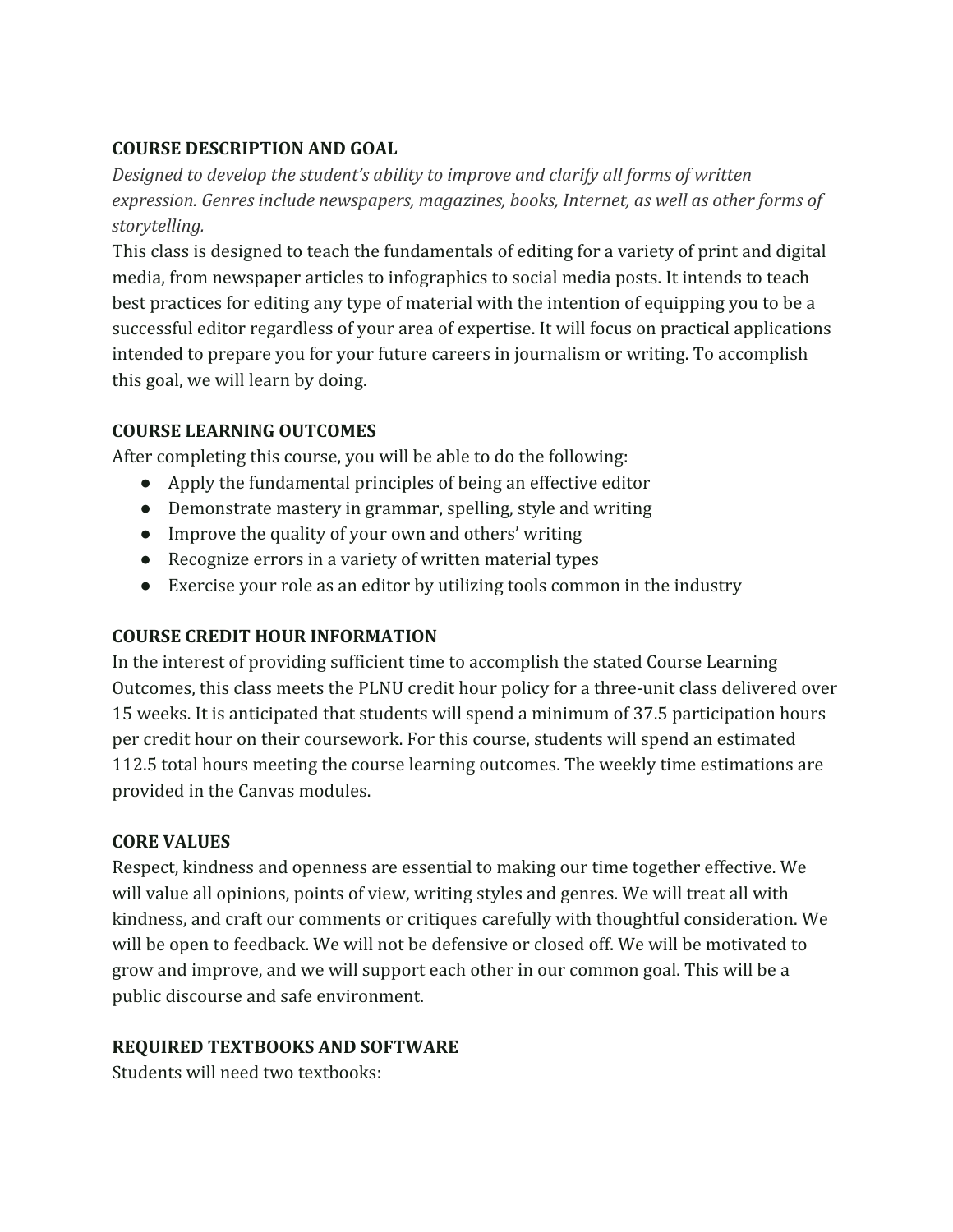- *The Associated Press Stylebook 2020-2022 and Briefing on Media Law*, published by Hachette Book Group, June 2020. (Note: You may also use the 2019 or 2018 editions of *The AP Stylebook* if you already have one from a previous class.)
- *● The Artful Edit: On the practice of editing yourself* by Susan Bell, published by W.W. Norton, 2007.

For several assignments and exercises, students will also need Microsoft Word (not just Google Docs). If you don't already have the software, you can go to the website help.pointloma.edu and use the Knowledge Base Tab. Or you can switch to a virtual desktop through view.pointloma.edu. Please let me know if you need more information to gain access to the Microsoft Office Suite.

### **USE OF TECHNOLOGY**

In order to be successful in the online environment, you'll need to meet the minimum technology and system requirements; please refer to the *[Technology and System](https://help.pointloma.edu/TDClient/1808/Portal/KB/ArticleDet?ID=108349) [Requirements](https://help.pointloma.edu/TDClient/1808/Portal/KB/ArticleDet?ID=108349)* information. Additionally, you are required to have headphone speakers compatible with your computer available to use. If you're in need of technological resources, please contact [student-tech-request@pointloma.edu.](mailto:student-tech-request@pointloma.edu)

Problems with technology do not relieve you of the responsibility of participating, turning in your assignments, or completing your class work.

# **CLASS SCHEDULE & ASSIGNMENTS**

Due to the hybrid and distance-learning modalities being used in this academic year, the content of the course schedule and assignments will be posted in Canvas modules, and they are subject to change as we go through the semester.

# **GRADING BREAKDOWN**

- Assignments (including presentations): 20%
- Final exam: 20%
- Midterm: 15%
- In-class participation/exercises: 20%
- Quizzes: 10%
- Online discussion engagement: 15%

| $A: 93 - 100$ | $C: 73 - 76$  |
|---------------|---------------|
| $A - 90 - 92$ | $C - 70 - 72$ |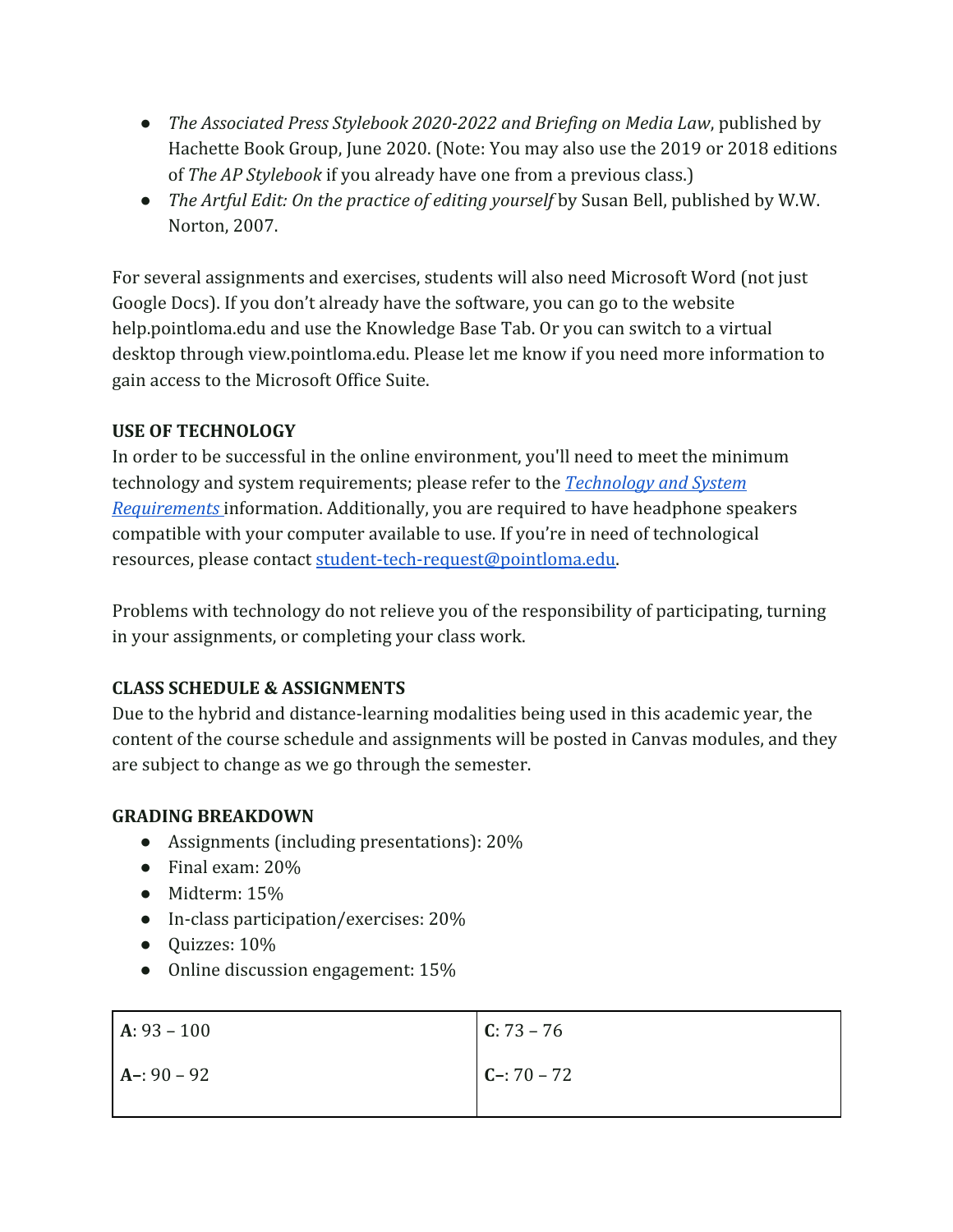| $B+: 87 - 89$        | $D + 67 - 69$        |
|----------------------|----------------------|
| <b>B</b> : $83 - 86$ | <b>D</b> : $63 - 66$ |
| $B - 80 - 82$        | $D-: 60 - 62$        |
| $C + 77 - 79$        |                      |

### **INCOMPLETES AND LATE ASSIGNMENTS**

All assignments are to be turned in at the beginning of the class session when they are due, including assignments posted in Canvas. Incompletes will only be assigned in extremely unusual circumstances.

### **STATE AUTHORIZATION**

State authorization is a formal determination by a state that Point Loma Nazarene University is approved to conduct activities regulated by that state. In certain states outside California, Point Loma Nazarene University is not authorized to enroll online (distance education) students. If a student moves to another state after admission to the program and/or enrollment in an online course, continuation within the program and/or course will depend on whether Point Loma Nazarene University is authorized to offer distance education courses in that state. It is the student's responsibility to notify the institution of any change in his or her physical location. Refer to the map on **[State Authorization](https://www.pointloma.edu/offices/office-institutional-effectiveness-research/disclosures)** to view which states allow online (distance education) outside of California.

### **FINAL EXAMINATION POLICY**

Successful completion of this class requires taking the final examination **on its scheduled** day. The final examination schedule is posted on the **Class Schedules** site. No requests for early examinations or alternative days will be approved.

### **PLNU COPYRIGHT POLICY**

Point Loma Nazarene University, as a non-profit educational institution, is entitled by law to use materials protected by the U.S. Copyright Act for classroom education. Any use of those materials outside the class may violate the law.

# **PLNU ACADEMIC HONESTY POLICY**

Students should demonstrate academic honesty by doing original work and by giving appropriate credit to the ideas of others. Academic dishonesty is the act of presenting information, ideas, and/or concepts as one's own when in reality they are the results of another person's creativity and effort. A faculty member who believes a situation involving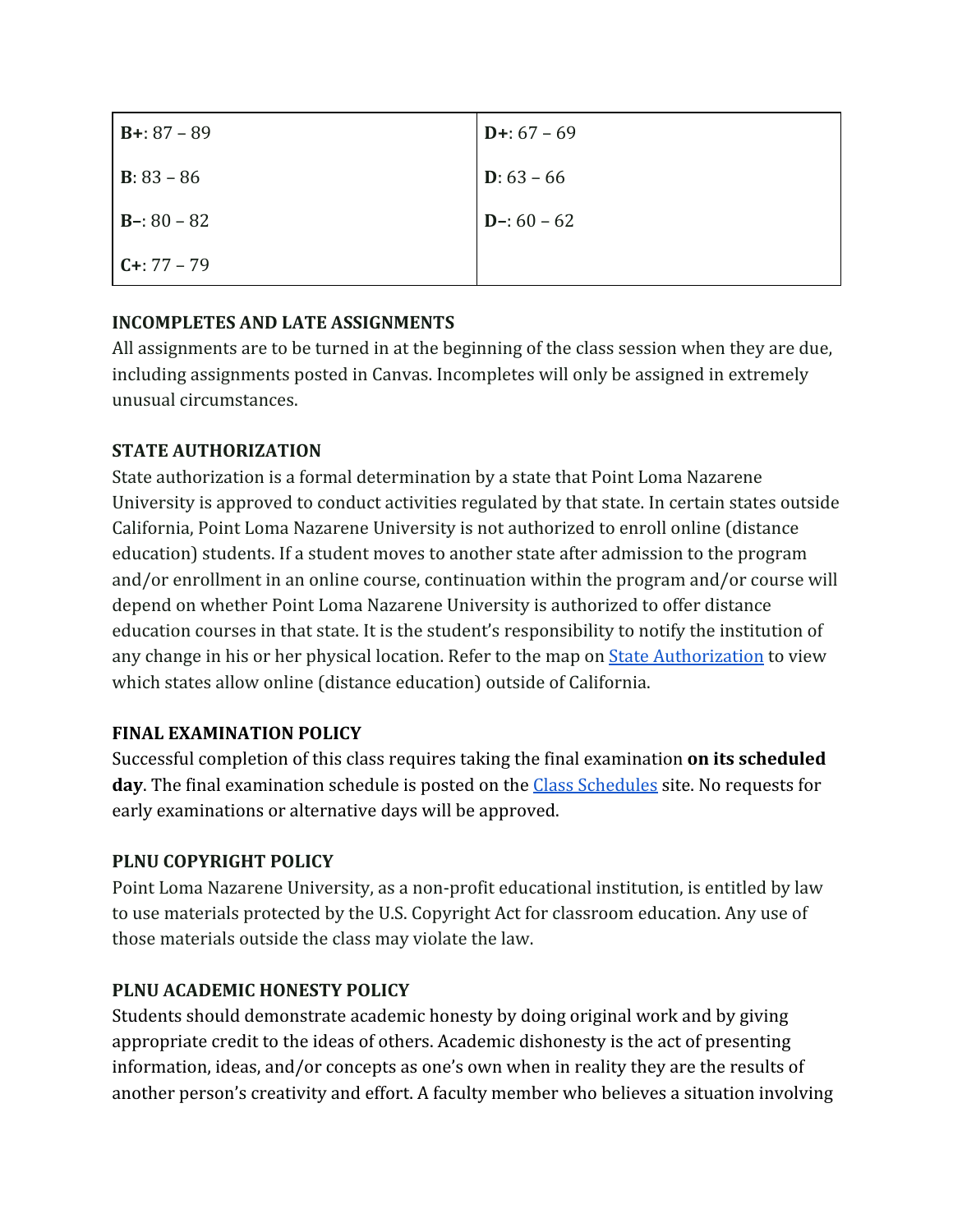academic dishonesty has been detected may assign a failing grade for that assignment or examination, or, depending on the seriousness of the offense, for the course. Faculty should follow and students may appeal using the procedure in the university Catalog. See [Academic Policies](http://catalog.pointloma.edu/content.php?catoid=18&navoid=1278) for definitions of kinds of academic dishonesty and for further policy information.

### **PLNU ACADEMIC ACCOMMODATIONS POLICY**

While all students are expected to meet the minimum standards for completion of this course as established by the instructor, students with disabilities may require academic adjustments, modifications or auxiliary aids/services. At Point Loma Nazarene University (PLNU), these students are requested to register with the Disability Resource Center (DRC), located in the Bond Academic Center [\(DRC@pointloma.edu](mailto:DRC@pointloma.edu) or 619-849-2486). The DRC's policies and procedures for assisting such students in the development of an appropriate academic adjustment plan (AP) allow PLNU to comply with Section 504 of the Rehabilitation Act and the Americans with Disabilities Act. Section 504 prohibits discrimination against students with special needs and guarantees all qualified students equal access to and benefits of PLNU programs and activities. After the student files the required documentation, the DRC, in conjunction with the student, will develop an AP to meet that student's specific learning needs. The DRC will thereafter email the student's AP to all faculty who teach courses in which the student is enrolled each semester. The AP must be implemented in all such courses.

If students do not wish to avail themselves of some or all of the elements of their AP in a particular course, it is the responsibility of those students to notify their professor in that course. PLNU highly recommends that DRC students speak with their professors during the first two weeks of each semester about the applicability of their AP in that particular course and/or if they do not desire to take advantage of some or all of the elements of their AP in that course.

### **PLNU ATTENDANCE AND PARTICIPATION POLICY**

Regular and punctual attendance at all **synchronous** class sessions is considered essential to optimum academic achievement. If the student is absent for more than 10 percent of class sessions (virtual or face-to-face), the faculty member will issue a written warning of de-enrollment. If the absences exceed 20 percent, the student may be de-enrolled without notice until the university drop date or, after that date, receive the appropriate grade for their work and participation. In some courses, a portion of the credit hour content will be delivered **asynchronously** and attendance will be determined by submitting the assignments by the posted due dates. See [Academic Policies](https://catalog.pointloma.edu/content.php?catoid=46&navoid=2650#Class_Attendance) in the Undergraduate